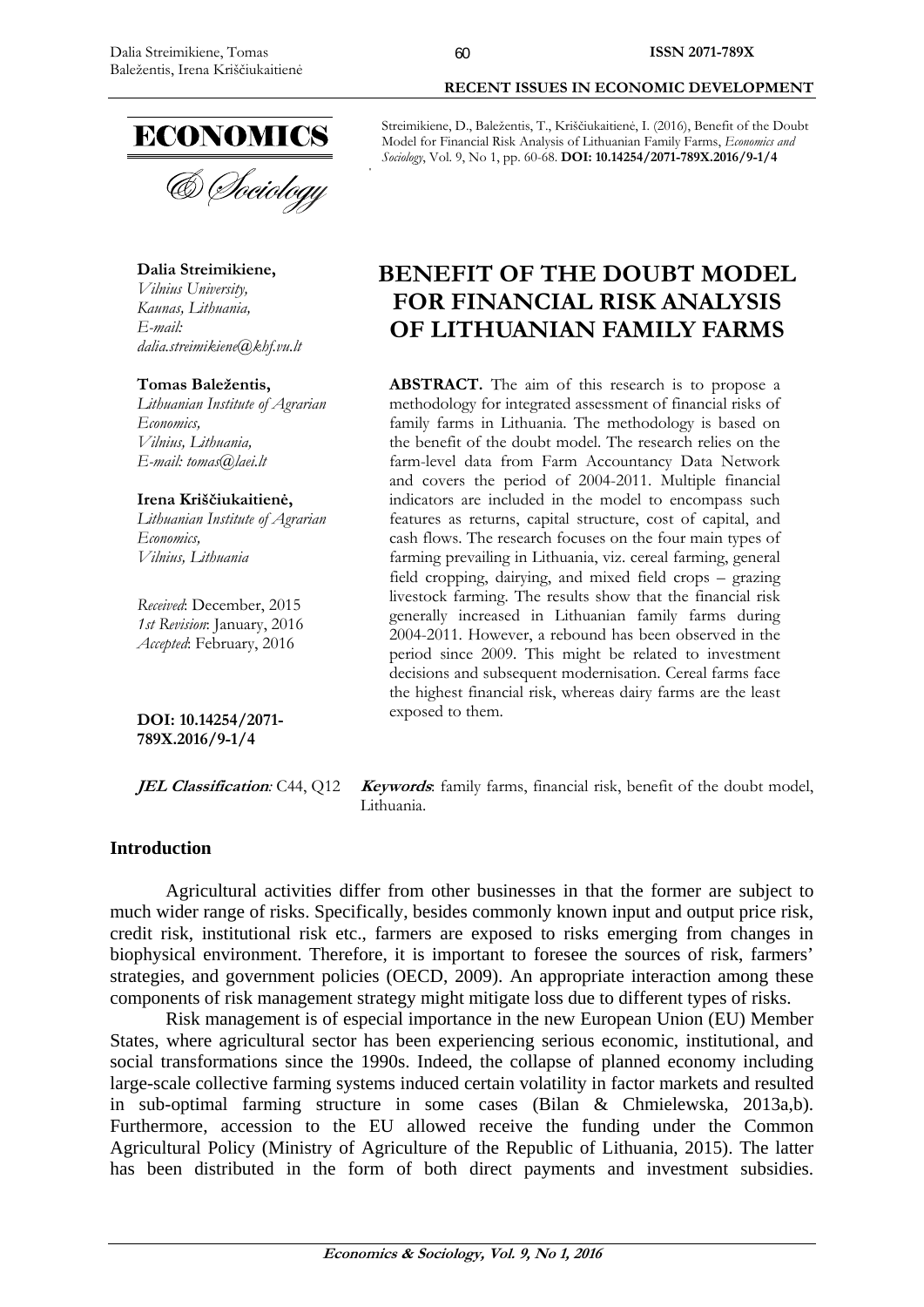Demographic transition implies a decreasing labour supply in rural areas and thus calls for further mechanisation.

According to to R. B. M. Huirne *et al.* (2000) and J. B. Hardaker *et al.* (2004) there are two broad categories of risk for agricultural activities, viz. business risk and financial risk. Business risk comprises production, market, institutional, and personal risks (Bernat *et al. 2014)*. Financial risk stems from fluctuations at financial markets and farmers' moneyrelated decisions. Specifically, increasing interest rates might render difficulties in repaying loans or create credit constraints. Farmers' decisions regarding capital structure might also impact the financial viability of farms.

As regards the agricultural sector, much of literature has been focused on business risk and, particularly, risk aversion (e.g., Moschini, Hennessy, 2001). The estimation of risk aversion can follow either the attitudinal approach, or empirical approach. The attitudinal approach relies on questionnaire surveys or experiments aimed at identifying farmers' choices under different circumstances. The empirical approach relies on the analysis of factual data and can be carried out either parametrically (Bardsley, Harris, 1987; Bar-Shira *et al.*, 1997) or nonparametrically (Gomez-Limon *et al.*, 2003). The analysis of financial risk has been confined to estimation the impacts of certain financial ratios on probability to become unviable (Argiles, 2001). Such a framework rests on the ideas of Altman (1968, 2004). However, such a setting requires a priori specification of the dependent variable, which involves a certain degree of subjectivity. D. Jackson-Smith *et al.* (2004) and S. Davidova and L. Latruffe (2007) investigated the determinants of financial performance treating different indicators as dependent variables in regression models. However, no aggregate measures were introduced.

In Lithuania, as well as in other Central and East European countries, financial risk constitutes an important dimension of farm viability due to investments in response to the aforementioned transformations there. First, excessive investments might be fuelled by investment support measures thus arriving at unreasonable leverage level. Second, credit constraints might be related to increase in interest rates. Therefore, it is important to offer appropriate methodologies for financial risk appraisal in Lithuanian family farms. The following scientific problem, therefore, emerges: even though a variety of techniques for analysis of financial risk are available, these usually require longitudinal data for estimation of variance; however, such data are not readily available for Lithuanian family farms where extensive time series are not available for multiple holdings. Accordingly, there is a need for additional techniques, which could support decision making, based upon accounting data without long record history.

This paper, thus, proposes a methodology for integrated assessment of financial risks at family farms. The methodology is based on frontier technique, viz. Data Envelopment Analysis (Farrell, 1957; Charnes *et al.*, 1978). Given the model aims at aggregating multiple financial indicators, the benefit of the doubt model is employed for the analysis (Cherchye *et al.*, 2007; Rogge, 2011). The latter approach entails relative measures of financial risk and allows identifying weaknesses and strengths for the units assessed without imposing restrictive assumptions regarding the importance of different financial indicators. The research relies on farm-level data from Farm Accountancy Data Network (FADN) and covers the period of 2004-2011.

# **1. Preliminaries**

# *1.1. The benefit of the doubt model*

Construction of composite indicators usually involves the two critical stages, viz. normalisation and weighting. The benefit of the doubt model solves these issues by assigning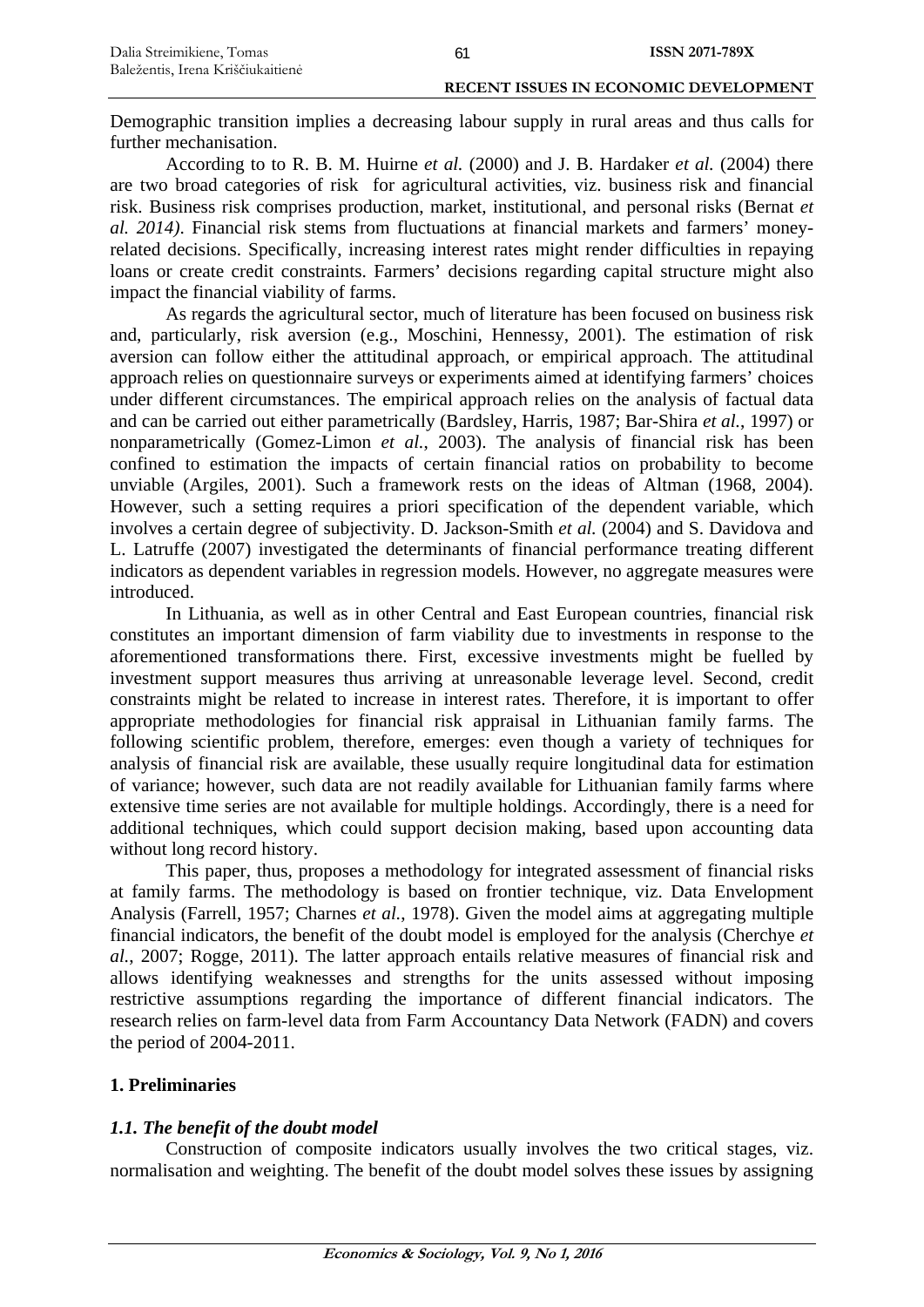the most preferable weight for each observation. These weights, therefore, allow both normalising the data and ensuring objective weighting. The use of term "objective" here means that the model involves no subjectivity arising from such techniques as expert assessments etc. Indeed, the weights are endogenously determined to ensure that only farms with the same weighting vectors can be compared. This allows for different strategies towards financial risk mitigation.

Mathematically, the benefit of the doubt model can be given as a linear programming problem (Cherchye *et al.*, 2007). Assume that *j*=1,2,…,*n* is the index of farms and *i*=1,2,…,*m* is the index of indicators analysed. All the indicators,  $y_{i,i}$ , are to be maximised. In our case, the higher value of the composite risk score is related to lower financial risk. Without loss of generality, a certain farm is picked from the sample,  $c=1,2,...,n$ . The risk score is then estimated as

$$
R_c = \max_{w_{c,i}} \sum_{i=1}^{m} w_{c,i} y_{c,i}
$$
  
s.t.  

$$
\sum_{i=1}^{m} w_{c,i} y_{j,i} \le 1, j = 1, 2, ..., n
$$
  

$$
w_{c,i} \ge 0, i = 1, 2, ..., m
$$
 (1)

where  $w_{c,i}$  is the weight of the *i*-th indicator. The model can be implemented as an inputoriented Data Envelopment Analysis model (Charnes *et al.*, 1978) with the same input level (e.g., unity) for all observations.

The benefit of the doubt model presented in Eq. 1 allows identifying the relative importance of different indicators for each particular observation. Specifically, the risk score can be decomposed into products of weights and values of individual indicators. In order to account for the level of risk, as expressed by the risk score, these products are normalised by sum thereof (i.e., risk score):

$$
\omega_{c,i} = w_{c,i}^* y_{c,i} / R_c, \qquad (2)
$$

where  $w_{c,i}^*$  solves Eq. 1 and  $\omega_{c,i}$  is the normalised weight. The resulting variables show the relative contribution of each indicator towards the overall risk score. Indeed, higher values indicate that a certain farm maintains lower exposure to financial risk if opposed to others in a certain dimension.

### *1.2. Financial ratios*

In order to estimate the financial risk in Lithuanian family farms, an indicator system has been proposed in lines with J. M. Argilés (2001), S. Davidova and L. Latruffe (2007), L. Girdziute *et al.* (2014) and L. C. Hsu (2015). Specifically, the indicators considered encompass such features as returns, capital structure, cost of capital, and cash flows. Therefore, farms are compared among themselves in terms of their exposure towards financial risk.

The following indicators are included in the model:

- 1. Returns on Assets capture farm productivity and is measured as a ratio of total agricultural output (in Euro) to total assets (at the end of the year).
- 2. Inverse of Debt to Assets ratio measures the financial leverage of the farm.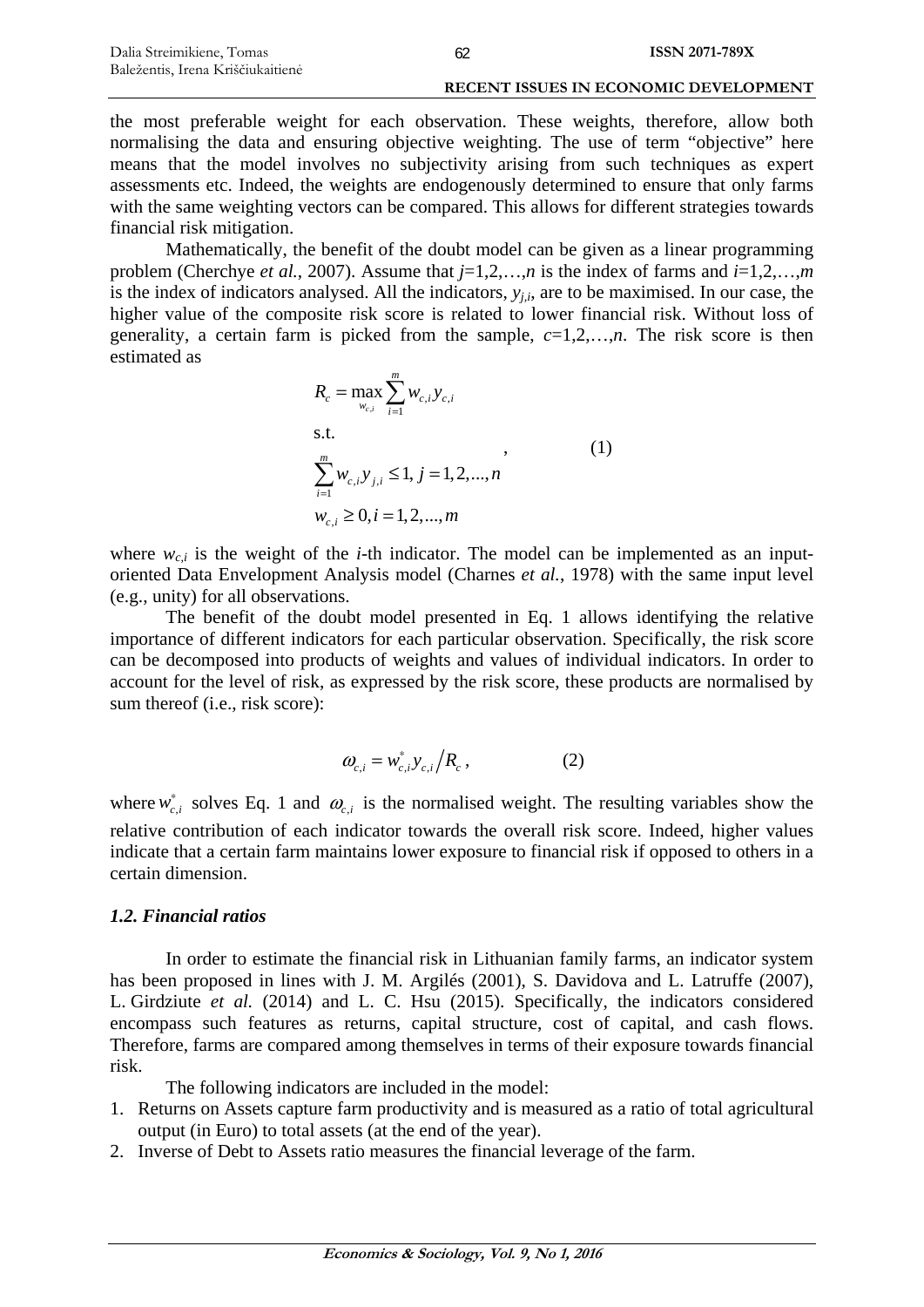- 3. Current ratio is measured as a ratio of current assets (non-breeding livestock, stocks of agricultural products, and other circulating capital) to current liabilities (at the end of the year) and represents the liquidity of the farm.
- 4. Cash flow ratio is measured as a ratio of revenue from marketed output over the current liabilities (at the end of the year) and identifies farm's viability in terms of the cash flow.
- 5. Inverse of a ratio of wages and salaries, rentals, and interests to the total agricultural output identifies farm's dependence upon external production factors.

The proposed indicator system, thus, enables to identify financial risk stemming from both long- and short-term financial management decisions as well as changes in the environment a farm operates in. note that some of the variables are inverted so that the higher values of the resulting risk scores would indicate lower financial risk, as measured by the aggregate score (Eq. 1).

# *1.3. Data used*

The research focuses on the four main types of farming prevailing in Lithuania, viz. cereal farming (type 15 under regulation 1242/2008 EC; type 13 under regulation 2003/369 EC), general field cropping (type 16; type 14), dairying (type 45; type 41), and mixed field crops – grazing livestock farming (type 83; type 81).

Table 1. The numbers of Lithuanian family farms analysed across farming types and time periods

| Farmingtype        | 2004 | 2005 | 2006 | 2007 | 2008 | 2009 | 2010 | 2011 | Total |
|--------------------|------|------|------|------|------|------|------|------|-------|
| Cereal $(15)$      | 350  | 291  | 315  | 330  | 359  | 292  | 302  | 264  | 2503  |
| Fieldcropping (16) | 149  | 142  | 125  | 122  | 86   | 122  | 76   | 105  | 927   |
| Dairying (45)      | 126  | 103  | 78   | 108  | 129  |      | 205  | 214  | 1074  |
| Mixed $(83)$       | 83   | 108  | 94   | 93   | 102  | 120  | 104  |      | 819   |
| Total              | 708  | 644  | 612  | 653  | 676  | 645  | 687  | 698  | 5323  |

*Source*: own calculation.

Farms with current or total liabilities less than 200 EUR were not considered in the analysis. The same applies for cost of external factors. Indeed, such farms might be treated as facing no serious financial risk as they are not strongly linked to the financial markets. The resulting number of observations is decomposed in *Table 1*.

# **2. Results**

The differences in financial ratios, related to financial risk, across farming types were identified by the means of Least Significant Difference (LSD) test at the level of significance of 5%. As *Table 2* suggests, cereal and field cropping farms (types 15 and 16) feature the highest level of returns on assets. The remaining farming types are significantly different in terms of the mean rate of returns. The inverse of debt to assets ratio indicates that cereal and field crop farms are specific with the highest financial leverage ratio (the difference from the other farming types is significant). Dairy and mixed farms (types 45 and 83) show significantly higher values of current ratio and cash flow indicator. Dairy farms are least dependent on external factors, as suggested by the corresponding ratio. Field cropping and dairying maintain the same level of dependence on external factors. In the sequel, the benefit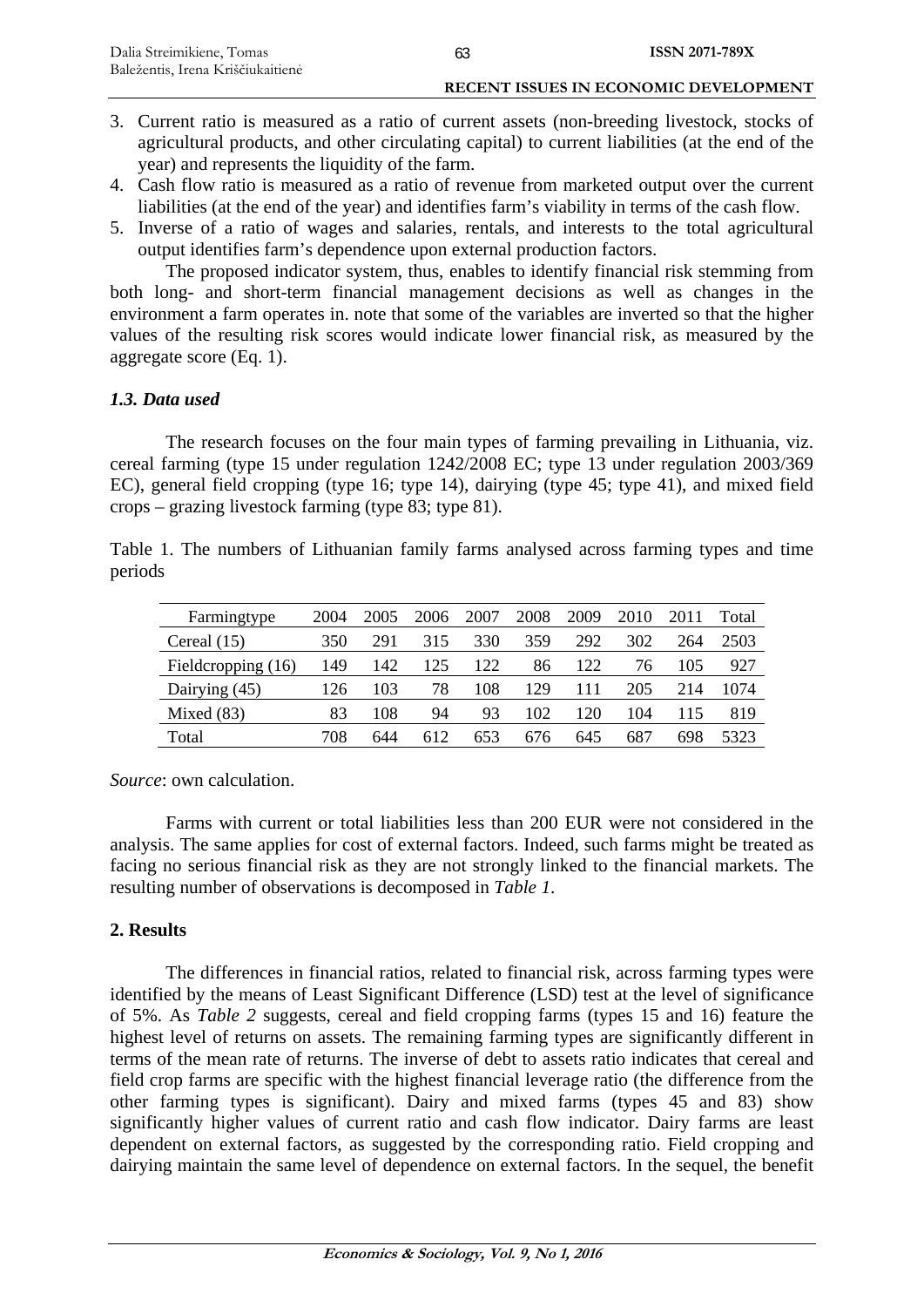of the doubt model will be applied to aggregate these indicators into a composite financial risk score.

| Table 2. Mean values of financial ratios |  |  |  |  |
|------------------------------------------|--|--|--|--|
|------------------------------------------|--|--|--|--|

| Farmingtype        |                |                 |               |                           |                 |
|--------------------|----------------|-----------------|---------------|---------------------------|-----------------|
| Cereal $(15)$      | $0.42^{\rm a}$ | $10^{\circ}$    | $Q^c$         |                           | $15^{\circ}$    |
| Fieldcropping (16) | $0.41^{\rm a}$ | $13^b$          | $Q^C$         | $\mathbf{Q}^{\mathbf{C}}$ | 20 <sup>b</sup> |
| Dairying (45)      | $0.37^b$       | 15 <sup>a</sup> |               | $15^a$ $15^a$             | $26^a$          |
| Mixed $(83)$       | $0.35^{\circ}$ |                 | $15^a$ $13^b$ |                           |                 |

*Source*: own calculation.

Indicator numbers are the same as in Section 2.2.

Means with the same letter are not significantly different.

The data for each farming type were pooled over the years. Accordingly, the four "technologies" represented the performance of different farming types. Furthermore, a "metatechnology" was defined in the spirit of Charnes *et al.* (1981). The following setting allows one to analyse both managerial exposure to risk and program (farming type) risk. Specifically, managerial risk is relative to farming type frontier, whereas program risk is measured with respect to the meta-frontier. Accordingly, the three measures of risk are available: 1) managerial financial risk measures the risk of the farm with respect to other farms within the same farming type; 2) program financial risk measures the differences in risk among farming types with managerial risk being ignored; and 3) overall financial risk measures the financial risk of the farm with respect to the whole sample (i.e., all farming types are included) without ignoring managerial risk. These measures are estimated by the means of Eq. 1.

Looking at overall risk scores reveals that all the farming types show similar mean values and trends in financial risk (*Fig. 1*). The LSD test suggests that the mean risk scores do not differ significantly for general crop and mixed farms (types 16 and 83), whereas that for cereal farms (type 15) is significantly lower (at the level of significance of 5%). Dairy farms (type 45) show the highest score, what indicates the lowest financial risk. Indeed, the mean values range in between 0.29 and 0.34. Obviously, years 2006 and 2009 mark a decrease in risk scores, which indicates an increasing exposure to financial risk. Indeed, these periods are related to negative changes in climatic conditions. As a result, financial risk increased during the said periods due to decreased output and revenue. The analysed farming types, though, differ in terms of the magnitude of temporal variation of the mean risk scores. The lowest values of the coefficient of variation (CV) are observed for dairying and general field cropping (0.09), whereas cereal and mixed farms feature CVs of 0.14.

During the period of 2004-2011, most of the analysed farming types faced a decrease in the overall financial risk scores, i.e., an increase in financial risk. As regards cereal farms (type 15), their mean overall financial risk score dropped from 0.35 down to 0.30. Crop (type 16) and mixed (type 83) farms saw similar decreases. However, dairy farms (type 45) maintained virtually the same level of financial risk (0.37).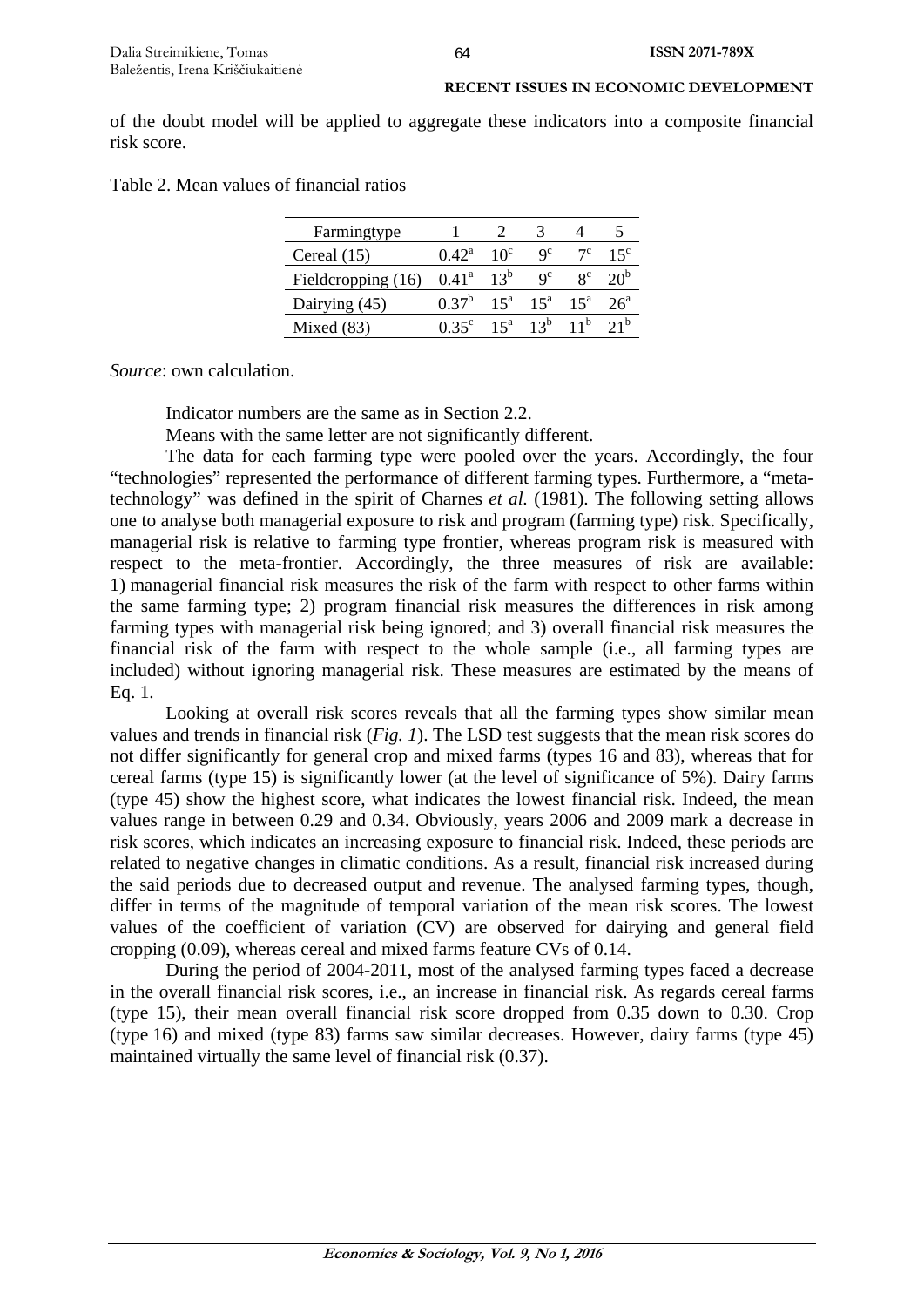

Fig. 1. Mean overall risk scores for different farming types (increasing values indicate a decrease in financial risk), 2004-2011 *Source*: own calculation.

Besides analysing overall risk scores, one can also consider managerial risk scores (*Fig. 2*). These are relative to farming type frontiers rather than the meta-frontier. The managerial risk scores are quite different across the farming types. This finding implies that there exist different degrees of heterogeneity in each farming type. This can be related to different practices of farming as well as risk mitigation strategies.

The highest mean managerial risk score of 0.50 is observed for mixed farms (type 83). Specialised crop and dairy farms (types 16 and 83) show rather similar mean managerial risk scores of 0.40 and 0.39, respectively (these do not differ significantly according to the LSD test). Finally, cereal farms show the lowest mean managerial risk score (and, therefore, the highest managerial risk) of 0.31. The latter indicates that cereal farms are the most heterogeneous in terms of financial risk if opposed to the other farming types. The same trend is pertinent to all the farming types: decreases in financial risk scores are observed for years 2006 and 2009. In general, all the farming types saw a decrease in mean risk score during 2004-2011.



Fig. 2. Mean managerial risk scores for different farming types (increasing values indicate a decrease in financial risk), 2004-2011 *Source*: own calculation.

Program risk scores (*Fig. 3*) are time-invariant as both overall and managerial scores follow the same trend. Cereal farms reach the highest program efficiency equal to 0.94. This shows that cereal farms define the efficient frontier. However, due to the lowest managerial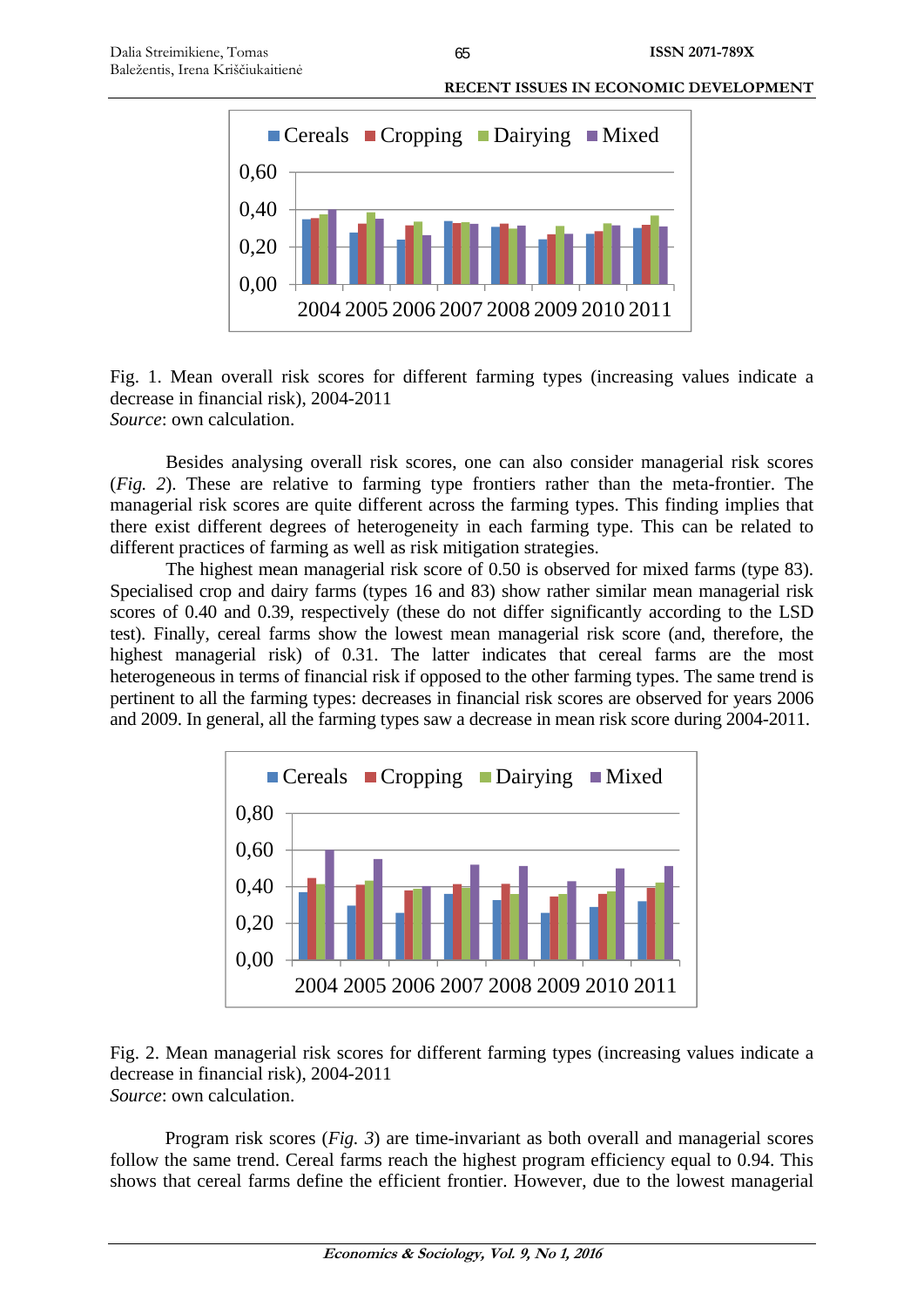#### **RECENT ISSUES IN ECONOMIC DEVELOPMENT**

efficiency, most of these farms fall below the highest risk scores. General cropping and dairying are associated with medium level of the program financial risk scores (0.78 and 0.85, respectively). Mixed farms exhibit the lowest program financial risk score (0.62). Therefore, mixed farming is associated with the highest financial risk in general even though mixed farming should guarantee the opposite. A possible explanation is that mixed farming is unable to reach the productivity of specialised crop and livestock farms yet. Cereal farm, thus, emerge as the most attractive ones in terms of investment possibilities if financial risk is considered.



Fig. 3. Mean program risk scores for different farming types (increasing values indicate a decrease in financial risk), 2004-2011

To sum up, managerial risk is much higher across all the farming types if opposed to program financial risk. Accordingly, one might assume that farm-specific decisions play a more important role in risk management in Lithuanian family farms. Given overall financial risk scores are rather similar for different farming types, it can be asserted that managerial financial risk is the main cause of the overall financial risk for cereal farms. To put it otherwise, farm-specific factors entail higher risk levels there, even though the latter farming type allow achieving the lowest level of the financial risk.

As the benefit of the doubt model allows to identify the relative importance of different indicators for each particular observation, the mean values of the relative contribution of each indicator towards the overall risk scores can be analysed. *Table 3* presents the average relative contributions of the financial ratios towards the overall risk scores. Note that the normalised weights are obtained by the virtue of Eq. 2.

| Type               |      |      |      |          |      |
|--------------------|------|------|------|----------|------|
| Cereal $(15)$      | 0.66 | 0.17 | 0.04 | 0.01     | 0.11 |
| Fieldcropping (16) | 0.60 | 0.22 | 0.04 | 0.01     | 0.14 |
| Dairying (45)      | 0.53 | 0.22 | 0.07 | 0.02     | 0.15 |
| Mixed $(83)$       | 0.54 | 0.24 | 0.06 | $0.01\,$ | 0.14 |

Table 3. Normalised mean weights of the benefit of the doubt model

Indicator numbers are the same as in Section 2.2.

As one can note from *Table 3*, returns on assets play the most important role in construction of the risk score. The highest importance is observed for crop and cereal farms,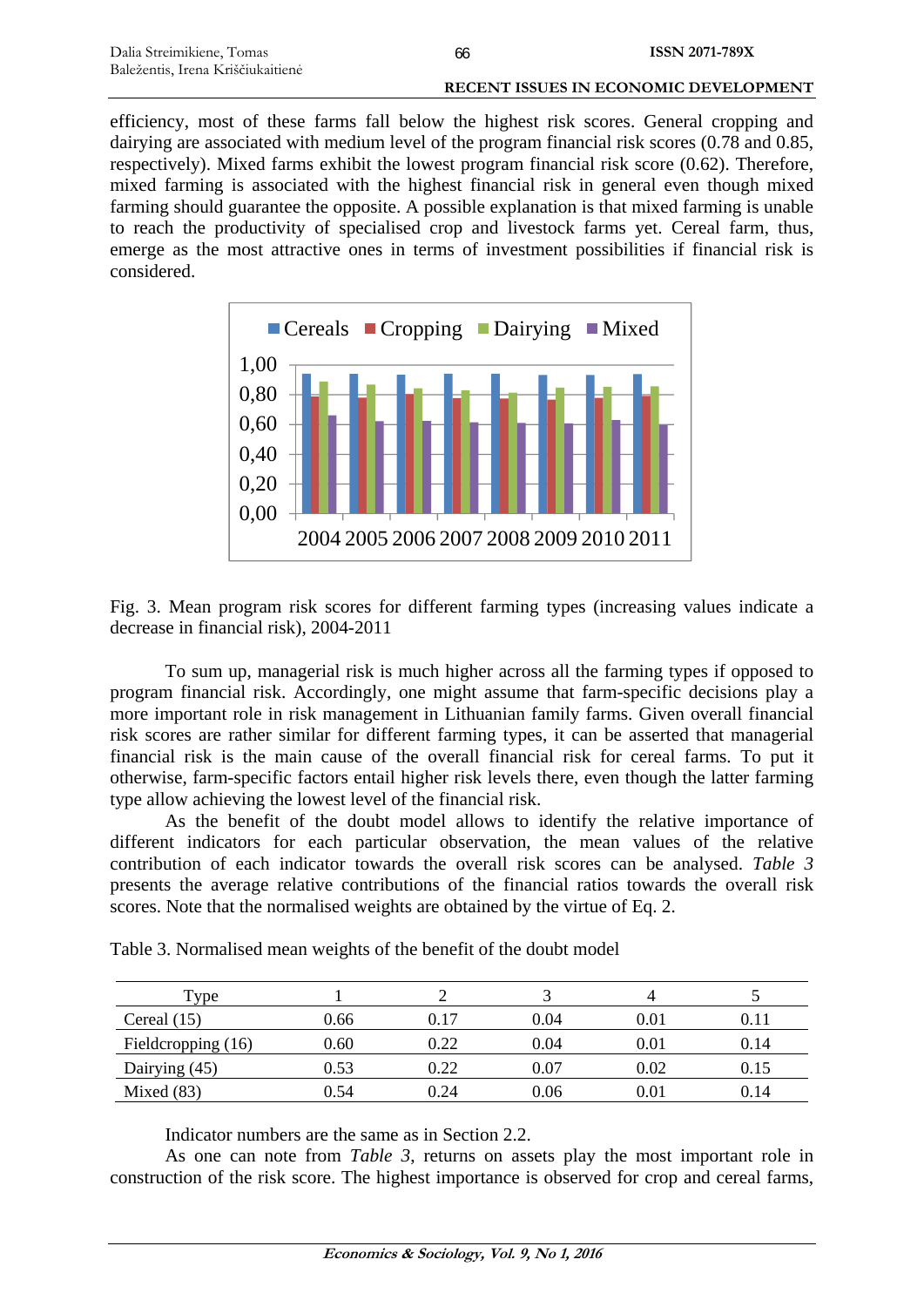#### **RECENT ISSUES IN ECONOMIC DEVELOPMENT**

whereas dairy and mixed farms seem to be superior in other dimensions. Productive farms are less prone to maintaining low leverage ratios, sound monetary flows etc. Conversely, farms with worse financial ratios and high dependency on external factors are competing in terms of higher productivity of assets. These findings correspond to data in *Table 2*. Note that the weights vary across farms and time periods. Therefore, certain observations are attributed with weight vectors, which are different from the mean ones.

# **Conclusions**

A methodology for analysis of financial risk in Lithuanian family farms has been proposed. The suggested approach encompasses multiple criteria, is objective in the sense of the importance of the underlying criteria, and requires no extensive time series data.

The results show that Lithuanian family farms have been facing an increasing financial risk during 2004-2011. However, a rebound has been observed for the period since 2009. This might be related to investment decisions and subsequent modernisation.

Cereal farms face the highest financial risk, whereas dairy farms are the least exposed. Nevertheless, the lowest program risk is observed for cereal farms. Therefore, these farms have the highest potential for risk reduction given the current situation in factor markets and agricultural support measures. Mixed farms show the highest program risk, which calls for further improvements in farm productivity and product mix. The results imply that such measures as state guarantee on borrowing should be applied with caution if the observed trends persist for cereal farms. On the other hand, crop insurance might be relevant to alleviate financial risk during unfavourable periods.

Analysis of the weights associated with different financial ratios implies that returns on assets was the most important indicator ensuring the most favourable scoring. Dairy and mixed farms seem to be better off in terms of financial indicators other than returns to assets.

In this paper, the variance of the financial indicators remained ignored as the analysis was carried out within separate time periods. Further studies, however, could attempt including the variance into analysis. Furthermore, the proposed indicator system can be developed to include different aspects of financial risk. Finally, more detailed studies could be carried out to identify farm-specific bottlenecks with respect to financial risk mitigation. Cluster analysis would be helpful in grouping farms in terms of their performance and risk level.

# **References**

- Altman, E. (1968), Financial ratios, discriminant analysis and the prediction of corporate bankruptcy, *Journal of Finance*, Vol. 23, No. 4, pp. 589-609.
- Altman, E. (2004), Predicting corporate distress in a turbulent economic and regulatory environment, *Rassegna Economica*, Vol. 68, No. 2, pp. 483-524.
- Argilés, J. M. (2001), Accounting information and the prediction of farm non-viability, *European Accounting Review*, Vol. 10, No. 1, pp. 73-105.
- Bardsley, P., Harris, M. (1987), An approach to the econometric estimation of attitudes to risk in agriculture, *Australian Journal of Agricultural Economics*, Vol. 31, No. 02, pp. 112- 126.
- Bar-Shira, Z., Just, R. E., Zilberman, D. (1997), Estimation of farmers' risk attitude: an econometric approach, *Agricultural Economics*, Vol. 17, pp. 211-222.
- Bernat, T., Gasior, A., Korpysa, J., Lakomy-Zinowik, M., Nagaj, R., & Szkudlarek, P. (2014), Perception of the Risk of Starting up Business and Personal Attitude to Risk. *Transformations in Business & Economics*, 13(2B), 780-800